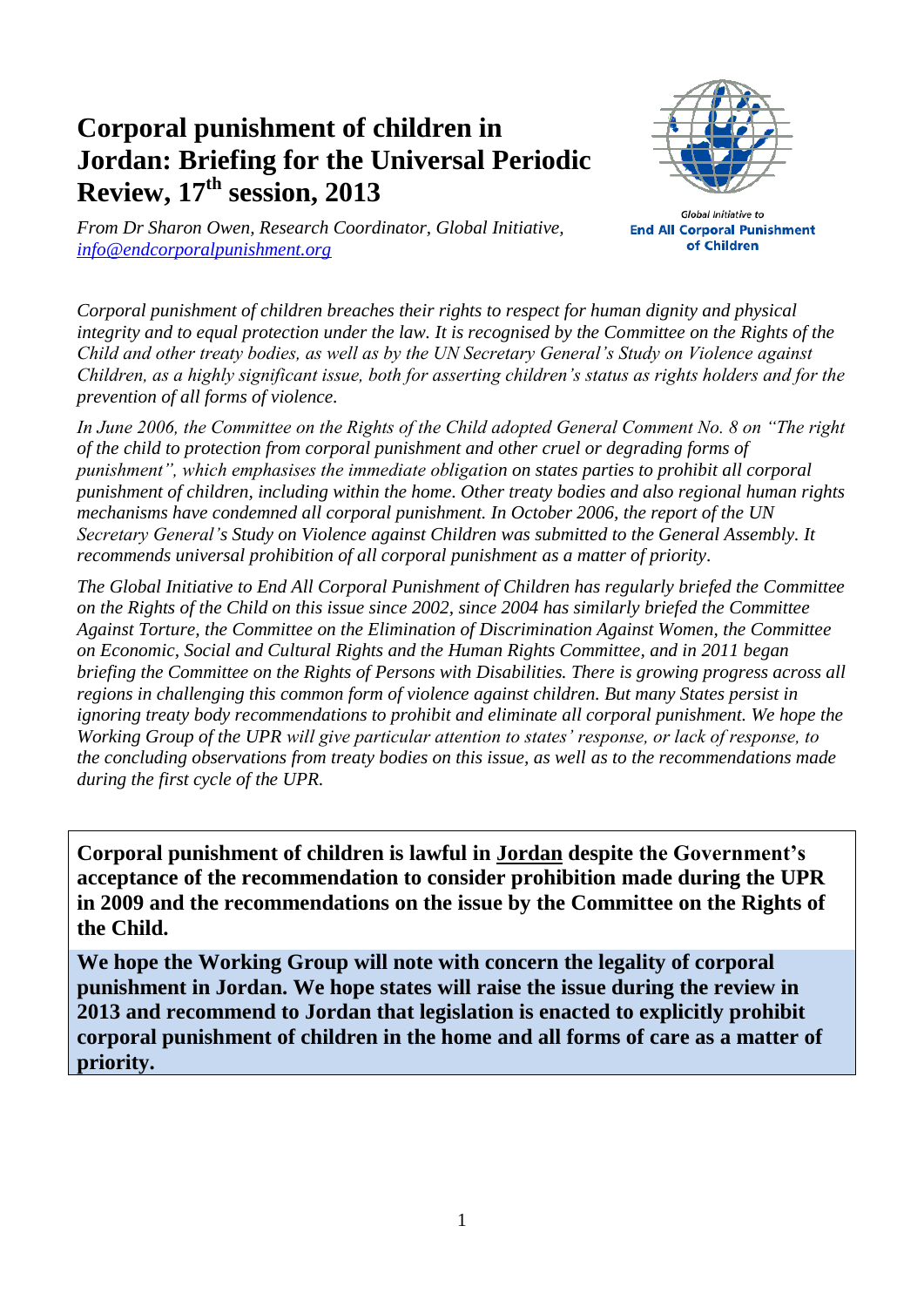## **1 The initial review of Jordan by the Human Rights Council (2009)**

1.1 Jordan was reviewed in the first cycle of the Universal Periodic Review in 2009 (session 4). The issue of corporal punishment of children was raised in the compilation of UN information, $<sup>1</sup>$  and the following recommendation was made and was accepted by the</sup> Government:<sup>2</sup>

"Consider changing legislation to prohibit all forms of corporal punishment also at home and effectively enforce the ban of corporal punishment in all settings (Slovenia)"

- 1.2 Prohibiting and eliminating corporal punishment of children is a key obligation under the Convention on the Rights of the Child and other international human rights instruments. But too often it is an obligation ignored or evaded by governments. We note that in reporting to the Universal Periodic Review in 2009, the Government stated that physical assault "in all its forms" is prohibited under the Criminal Code and that "laws do not prescribe any form of corporal punishment".<sup>3</sup> In fact, however, the law authorises "disciplinary beating" of children (see below).
- 1.3 Despite Jordan's acceptance of the recommendation, there has been no change in the legality of corporal punishment of children since the initial review. Today, as in 2009, corporal punishment in Jordan is lawful in the home and in alternative care settings.

## **2 Legality and practice of corporal punishment in Jordan**

- 2.1 *Home (lawful):* Article 62 of the Criminal Code 1960 states that the law permits "disciplinary beating of children by their parents in a manner allowed by public customs". Provisions against violence and abuse in the Juveniles Law 1968 and the Protection from Family Violence Law 2009 are not interpreted as prohibiting corporal punishment in childrearing.
- 2.2 *Schools (prohibited):* Corporal punishment is prohibited under the School Discipline Regulation, Instruction No. 4 on School Discipline 1981.
- 2.3 *Penal system (prohibited):* Corporal punishment is unlawful as a sentence for crime under article 18 of the Juveniles Law. It is unlawful as a disciplinary measure in penal institutions under the Prisons Act 2004. Corporal punishment in institutions run by the Ministry of Social Development for the care, education and rehabilitation of juveniles in conflict with the law is considered unlawful under the Criminal Code and under regulations governing these institutions: we have yet to confirm that prohibition is explicit.
- 2.4 *Alternative care settings (not fully prohibited):* Corporal punishment is possibly prohibited in institutions but there is no explicit prohibition in relation to other forms of care and article 62 of the Criminal Code (see above) potentially applies.
- 2.5 A comparative study of the relationship between gender and physical punishment found that in Jordan 66% of girls and 80% of boys involved in the study had experienced "mild" corporal punishment (spanking, hitting, or slapping with a bare hand; hitting or slapping on the hand, arm, or leg; shaking; or hitting with an object), and 21% of girls and 31% of

 $\overline{a}$ <sup>1</sup> 21 November 2008, A/HRC/WG.6/4/JOR/2, Compilation of UN information, para. 21

 $2$  29 May 2009, A/HRC/11/29, Report of the Working Group, para. 92(24)

<sup>&</sup>lt;sup>3</sup> 9 February 2009, A/HRC/WG.6/4/JOR/1, National report to the UPR, page 4